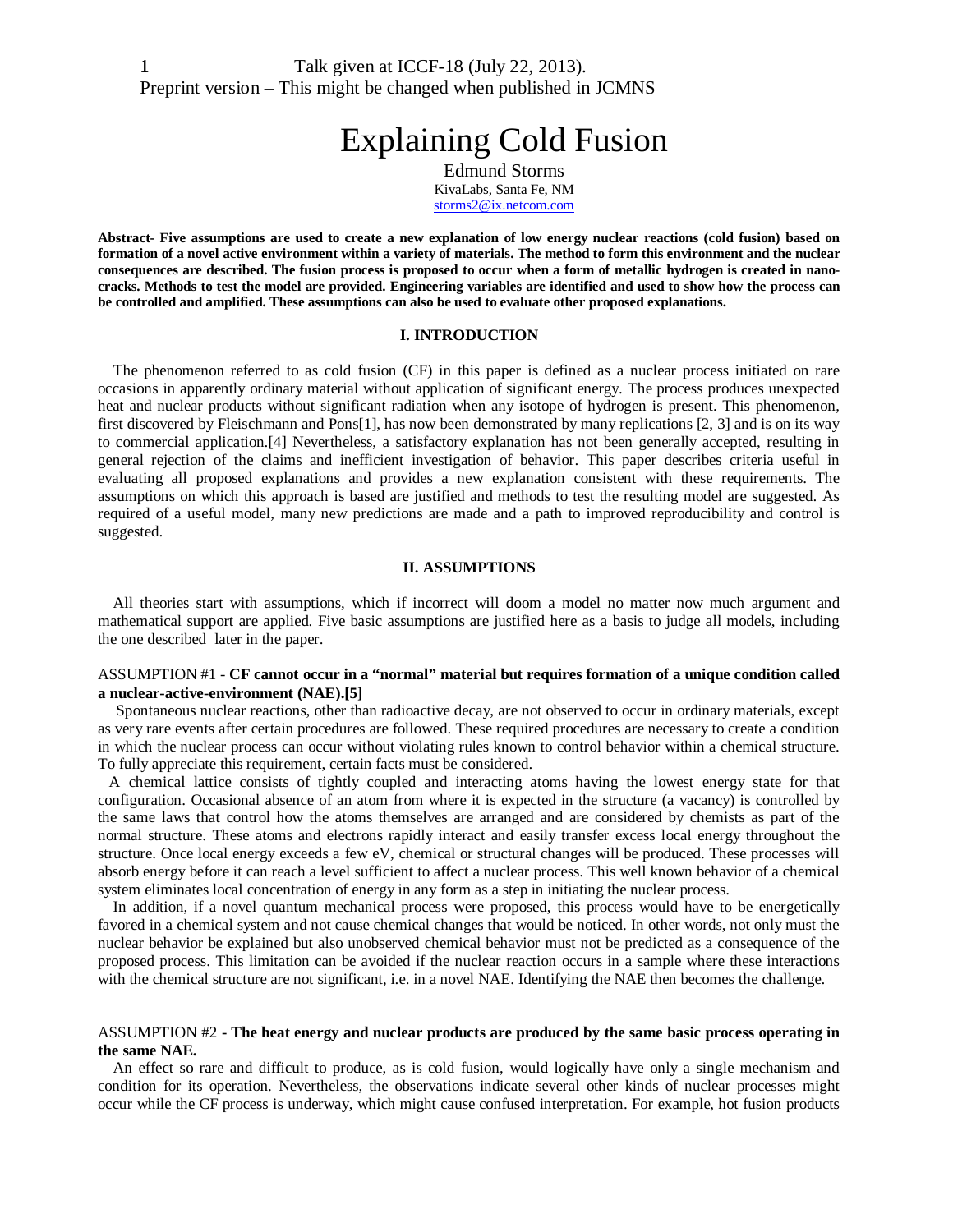can be generated as cracks form [6-9] (called fractofusion), energetic radiation might result from unusual energy states having no relationship to CF, or energy might result on occasion from zero-point based processes[10]. As an example, claims for low-level energetic particle and neutron emission may have no relationship to the CF process[11, 12], instead being caused by occasional hot fusion. Consequently, the observed effects need to be carefully assigned to the correct source and not used to confuse an explanation for CF by including behavior that might be in apparent violation of this assumption.

## ASSUMPTION #3 - **Cold fusion is not hot fusion.**

Hot fusion requires application of significant kinetic energy. When deuterons are used, four energetic products result with neutrons being the more easily detected. In contrast, cold fusion requires trivial kinetic energy and results in very few nuclear products, along with only weak radiation and very few neutrons, if any. Ironically, CF was rejected because it failed to behave like hot fusion. Instead, the novel behavior of CF reveals operation of a new phenomenon having no direct relationship to how hot fusion operates. A visual comparison is made between the two effects in Fig. 1.

Fusion can occur once two nuclei get close enough, either by forcing them together by applying kinetic energy or by forming a molecular structure using a muon.[13] Because the muon is about 200 times heavier than an electron, but has the same charge, it can act as a bonding electron and bring the two nuclei close enough to fuse. This process has been called cold fusion[14], an incorrect interpretation. Although fusion occurs, the typical energetic reaction products of hot fusion are found, including energetic neutron emission, not the products known to result from cold fusion.



**Fig. 1.** Comparison between hot fusion and cold fusion using deuterium as an example.

Ion bombardment of a material using low energy  $D^+$  has been proposed to cause CF,[15] also an incorrect conclusion, because once again, the expected nuclear products produced by hot fusion result. Apparently, when two d are brought together either by a muon or by applying kinetic energy, the products typical of hot fusion result, not those produced by cold fusion.

Cold fusion only occurs when the NAE is present and can support a unique fusion process. This process must first bring the two nuclei close enough to fuse and then dissipate the resulting energy without energetic particle emission, while operating as a unified mechanism.

# ASSUMPTION #4 – **The explanation must apply to each method for producing cold fusion and the resulting behavior.**

CF can be initiated using at least five separate methods, each of which strives to inject hydrogen isotopes into a solid material. These methods involve different materials containing different impurities as well use of different levels of applied energy. A model must show how it can apply to these different conditions and materials by identifying an active feature common to all. This is an extension of Assumption #2.

#### ASSUMPTION #5 – **No Law of Nature is violated.**

#### The important laws are:

•*The Laws of Thermodynamics* apply to all processes within a chemical system. They state that energy cannot be spontaneously concentrated in local regions above a small limit and that all spontaneous changes require release of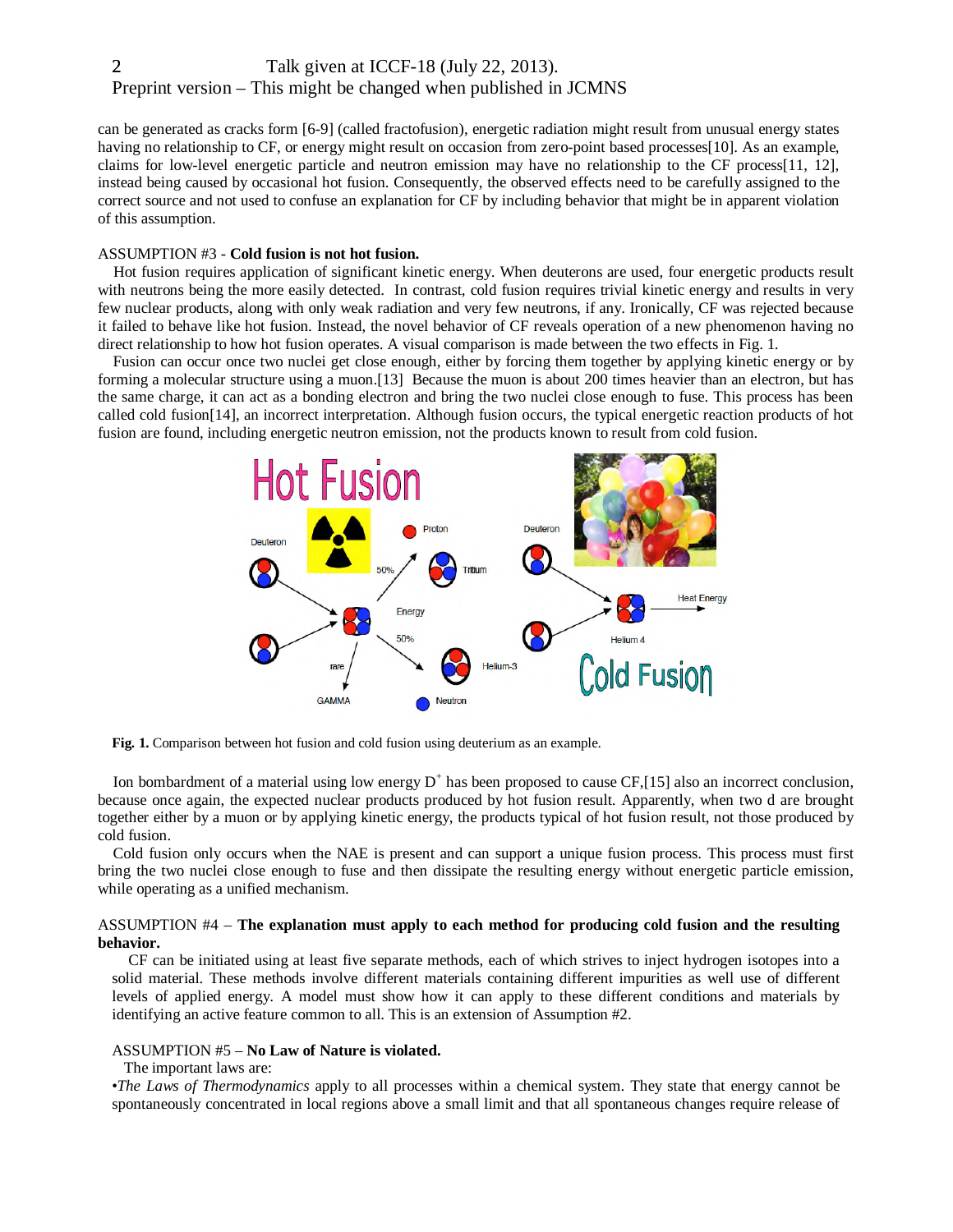Gibbs energy. Any mechanism proposed to create a condition able to initiate a nuclear reaction in a chemical structure must take these rules into account.

•*Conservation of energy and momentum* apply to all nuclear reactions when nuclear energy is released to the surroundings. This energy is released by emission of particles that carry the energy as a result of their velocity and mass, including photons which are called gamma rays. Release of significant mass-energy by vibration of the nucleus, to cause phonon generation, is found to be very rare if it occurs at all. A relationship between CF and the Mössbauer Effect, which has been suggested, is tenuous at best because of the large difference in energy between the two effects.

•*Laws of probability* limit the reaction rate of a process when it requires assembly of additional components before it can start. Each additional component requires time for the cluster to be located as ions diffuse through the material by a random process. Because the cluster grows larger by addition of one nucleus at a time, assembly of a large cluster can be expected to be too slow to account for the observed amount of power.

No published model is consistent with all of these assumptions and requirements. In addition, most models are either in conflict with one or more basic Laws of Nature or are in conflict with observed behavior when CF occurs. The theory described here attempts to avoid these deficiencies.

# **III. SEQUENCE OF THE CF PROCESS**

The process of initiating the CF reaction is proposed to involve four separated but connected parts, the first three of which involve normal chemical behavior. First, formation of the NAE must obey rules that apply to a chemical process (Assumption #1) because it forms in a chemical structure. This formation reaction releases Gibbs energy (Assumption #5). Second, hydrogen ions must populate the lattice that surrounds the NAE, so as to be available once the fusion process starts. The resulting concentration is determined by the chemical property of the material and ambient conditions. Third, these ions must move and eventually find the NAE. This process involves diffusion and is influenced by temperature, concentration gradient, and applied voltages (electrodiffusion).

The forth and final stage in the process occurs when two or more hydrogen atoms come together within the NAE to create what is called here a *Hydroton*. This structure is unique to cold fusion because it has the ability to reduce the Coulomb barrier while dissipating mass-energy in small quanta. This is where the "magic" of the process is located. Once this structure forms, rapid fusion occurs without further effort.

Most theories only address this final aspect of the CF process. This effort is misplaced because nothing can happen until the NAE forms. Consequently, attention must first be directed to creating enough NAE to cause a detectable effect. Once the NAE forms, the reaction rate is determined by several variables, as described in section IV and not by anything done to directly influence the nuclear reaction process. In other words, once the Hydroton forms, no further external influence is possible, as expected for such an energetic reaction.

# **IV. BASIC FEATURES OF THE PROPOSED MODEL**

The NAE is a gap having a critically small size created by stress relief.[16, 17] The gap size is limited by particle size in which it occurs and the morphology of the material in which the stress is generated. A source of such stress can be identified in all successful materials that have been studied by various people.[18-21]

The hydrogen nuclei assemble in the gap and form a covalent bonded chain (Hydroton) with release of Gibbs energy, thereby stabilizing the gap to high temperatures. Each gap might host thousands of these chains in various stages of formation and fusion.

The chain resonates along its axis, which allows two nuclei to periodically get close enough to start the fusion process by emission in opposite directions of a weak coherent photon from each nucleus. The resonance cycle briefly terminates this process before additional photons can be emitted. Another photon set is emitted at the next cycle when two nuclei briefly again get close enough to pre-fuse. This periodic emission of photons takes place until all mass has been converted to energy and the two nuclei become a single nucleus. The photons have a range of energies, with most of them being absorbed by the apparatus.

The electrons have a high probability in the Hydroton structure of being located between the nuclei, thereby reducing the Coulomb barrier. As a result, they can be incorporated into the final nucleus when it forms after most excess mass-energy has been lost. A neutrino is emitted at that time without significant energy because very little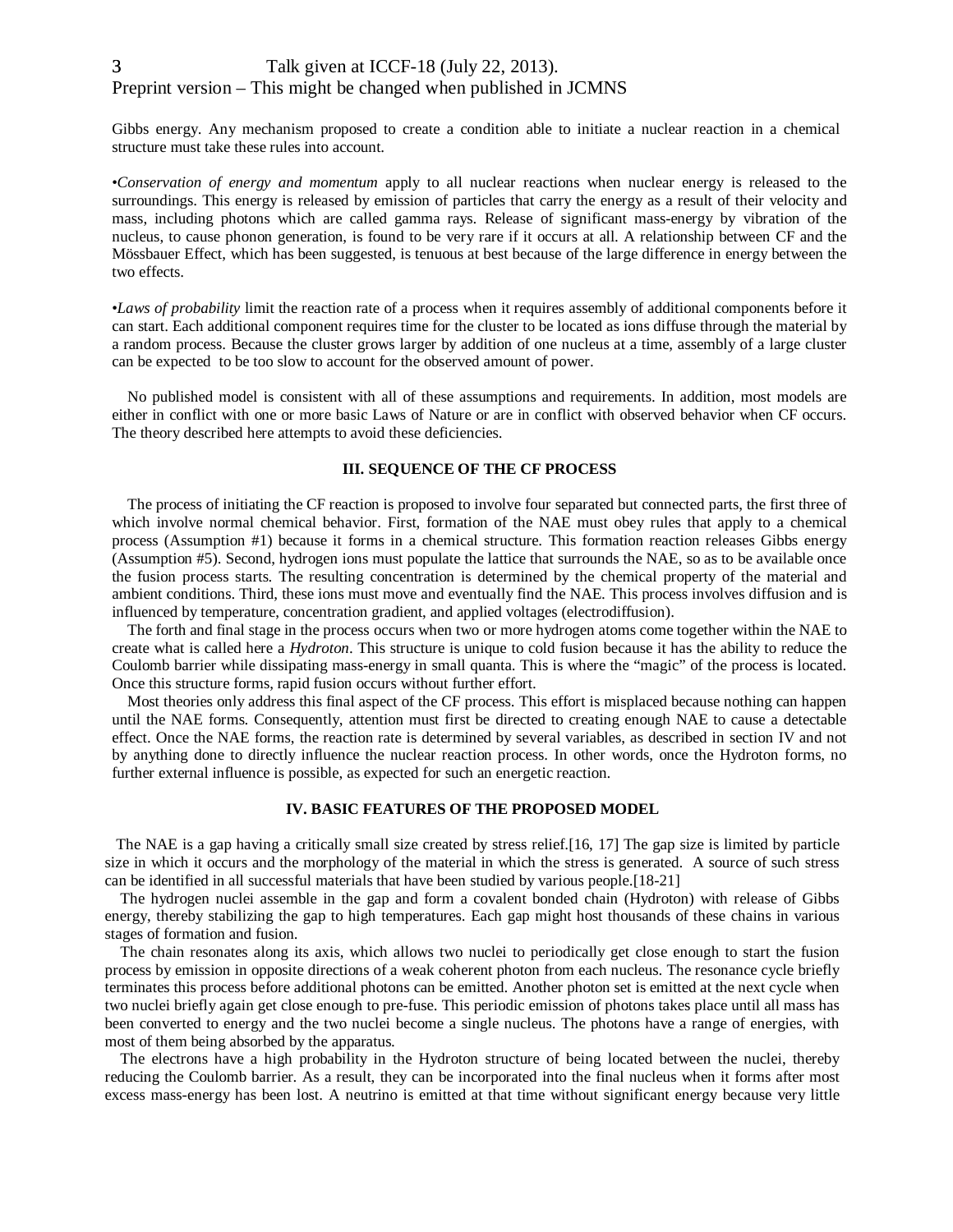extra energy remains. Predicted nuclear reactions are summarized in Table 1.

Fusion of deuterium is proposed to produce <sup>4</sup>H, which decays by rapid emission of a weak beta and a neutrino. This reaction might be detected by a search for weak Bremsstrahlung. In the same manner, fusion of p and d creates tritium, which slowly decays by emitting a weak beta + neutrino, as is normally the case. Fusion of protium (light hydrogen) produces stable deuterium. This deuterium can then fuse with p to form tritium or with d to form helium. A few of the tritium nuclei can fuse with deuterium to produce helium and a neutron, which is the proposed source of the few neutrons observed when tritium is produced.

Figure 2 shows a cartoon of four stages in the fusion process. First, a small gap forms and the hydrogen ions located between the metal atoms diffuse into this gap. Once there, they react to form a chain of covalent bonded atoms. Normal chaotic vibration of this structure eventually becomes coherent and results in a resonance along the axis. As the resonance wave passes, each nuclei periodically gets close to its neighbor, whereupon a weak photon is emitted. This process continues until a sufficient number of photons have been emitted to convert all excess mass to energy. The frequency of the emitted photons is expected to increase as the structure collapses toward the final product. These photons are converted to heat by the usual process as the photons are absorbed well away from the NAE but before most photons can leave the apparatus.

# **Table 1** Predicted nuclear reactions  $d+e+d > {}^{4}H$  (fast decay)  $> {}^{4}He + e$  Q=~23 MeV  $d+e+p > {}^{3}H$  (slow decay)  $> {}^{3}He + e$  Q=~4.9 MeV [22, 23]  $p+e+p > {}^{2}H$  (stable)  $Q=-1.4 \text{ MeV}$  $t+e+p > {}^{4}H > {}^{4}He + e$  $t + e + d > {}^{5}H > {}^{4}H + n > {}^{4}He + e$ The Q values give an estimated overall energy release.



**Fig. 2.** Cartoon of the sequence in the proposed fusion process. The green colored electrons are shown in their most probable location while traveling in the indicated path.

# **V. SCIENTIFIC PREDICTONS**

The Hydroton is proposed to be metallic hydrogen (MH) [24-26]. Consequently, when attempts are made to form MH by subjecting  $H_2$  to high pressure, a brief and intense nuclear reaction is predicted to produce heat and radiation once the MH forms, thereby causing observed damage to the diamond anvil used to apply huge pressure.

The heat claimed by Rossi and others using  $Ni+H<sub>2</sub>$  does not result from transmutation, but is predicted to result from formation of deuterium, followed by tritium and helium.

Tritium is predicted to form at an increasing rate when H is used to initiate CF as a consequence of reaction with the deuterium that forms.

Broad frequency RF radiation[21, 27] is predicted to result from resonance of the Hydroton structure, most of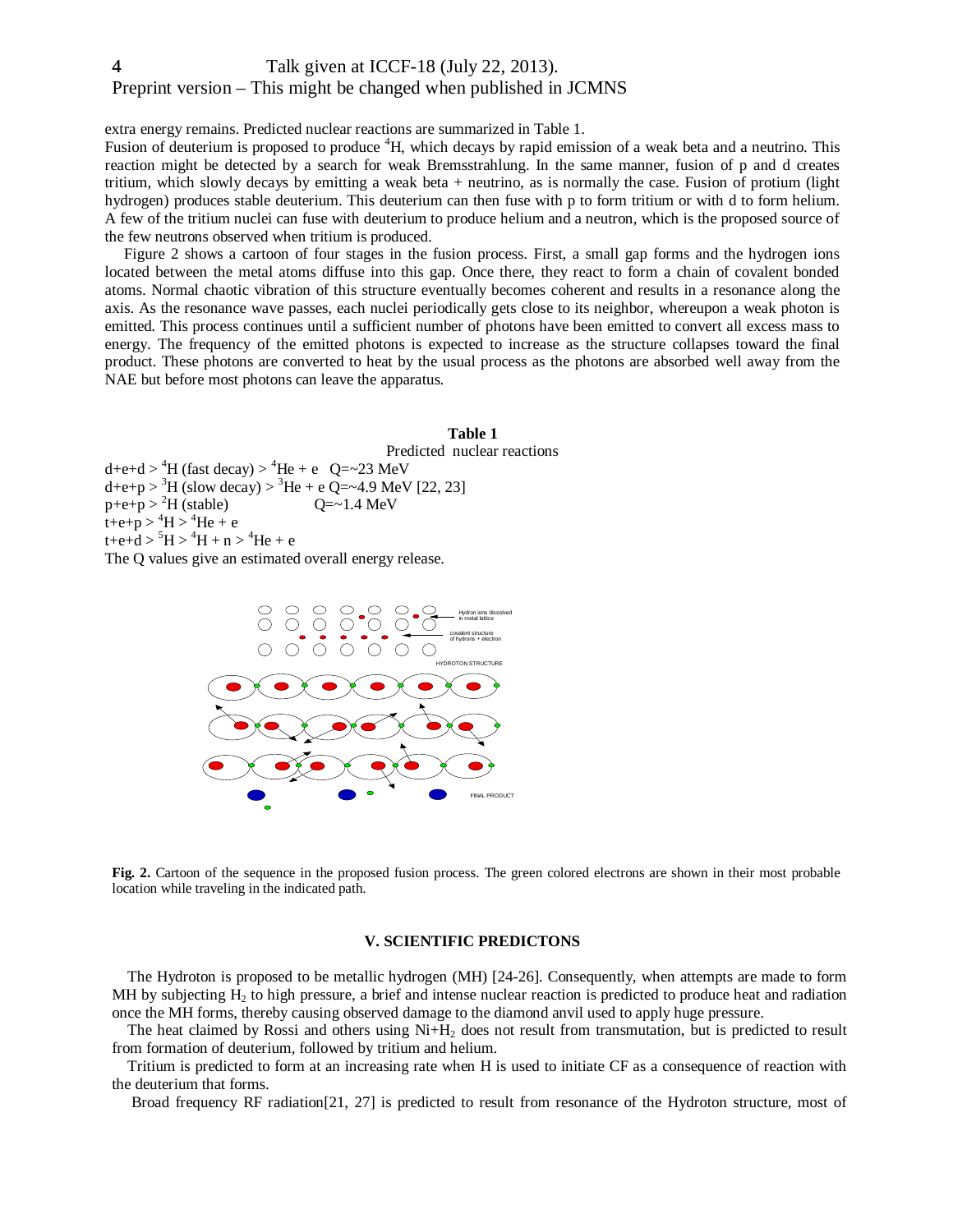which is absorbed by the apparatus. This radiation is expected to carry away only a small fraction of the total energy.

## **VI. ENGINEERING PREDICTIONS**

Engineering behavior is determined by variables over which a person hopefully has control. Knowing the mechanism, other than that hydrogen is the reactant, is not important. However, identifying the variables and showing their mathematical relationship to the overall process is important to achieve initiation and control. In the case of CF, power production is the behavior requiring control. Power as heat is described by the following equation.

Power generated =  $K^*[X^*A^*C^*exp(-B/RT)]$  [1]

 $X = a$  value determined by which hydrogen isotope is reacting. If mostly deuterium is present, this number will be large. If mostly protium is used, the number will be small and variable, with a gradual increase as deuterium forms and fuses with either p or other d. (See Table 1 on previous page,)

A = number of NAE. The greater the number of sites in which the fusion reaction can occur, the faster energy can be generated.

 $C =$  concentration of hydrogen isotope in the material surrounding the NAE. This value depends on the chemical characteristics of the surrounding material, temperature, applied hydrogen activity, and rate at which the hydrogen can enter the material through the surface. Use of surface activation, ion bombardment, and high pressure (activity) will increase the concentration.

B = energy required to move hydrogen within the material. Several different conditions can be used to move hydrogen ions. This equation is based on the movement being enhanced by temperature as a driver for diffusion. Concentration gradients or application of an electric field will increase the rate of movement, thereby increasing power production by making the hydrogen more available to the NAE.[28, 29]

 $T =$  temperature  $(K)$  of the material surrounding the NAE.

K= constant used to resolve the measurement units for the different variables.

 $R = gas constant$ .

The temperature reached within the generator depends on how effectively power can be lost. Loss of energy occurs several different ways, including by radiation, conduction, and convection. For this discussion, the controlling loss will be assumed to result from conduction through the material surrounding the NAE, as described by the following equation.

Power Loss =  $\Delta T$  \* $\lambda$  [2]

where  $\Delta T$  is the average temperature difference across the barrier having a thermal conductivity =  $\lambda$ . $\Box$  As long as the rate of energy loss is equal to the rate of energy creation by the CF process, temperature will remain stable.

Arbitrary but plausible values for the variables in Equations 1 and 2 are used to show the effect of temperature on power production and power loss in Fig. 3. The amount of power produced will be modified somewhat by changes in hydrogen content [C] as temperature is changed, but this variable will not be considered right now. As can be seen in Fig. 3, at low temperatures, the effect of temperature is small, allowing the system to dissipate energy without runaway heating. However, once the rate of production exceeds the rate of loss, where the loss rate line crosses the production rate line, further increase in temperature cannot be stopped until hydrogen loss from the material or destruction of the NAE stops fusion.

These equations can be used to understand the behavior of all energy generators using CF including the e-Cat HT as designed by A. Rossi and tested by Levi et al.[30] The active core in this generator, consisting of  $Ni+H<sub>2</sub>$  with an unstated activator, does not produce significant energy at room temperature, as would be expected based on Equation 1. Consequently, application of electric power to resistors surrounding the core is used to increase the temperature of the core. To start the process, the core is heated from room temperature until what they call a self-sustaining mode is observed. Based on Fig. 3, such a condition would seem to occur when temperature began to show a large effect on power production near 700K. Temperature is increased further until significant power is generated, but without runaway. To insure runaway does not occur, applied power is then turned off briefly until temperature drops, after which power is again applied and temperature is allowed to reach the previous level before applied power is again stopped. Thus, control is achieved by periodically changing applied power to keep the temperature below the runaway region, but hot enough on average to produce significant power. This method avoids the challenge of exactly matching produced power with dissipated power so near the runaway temperature. The equations show how control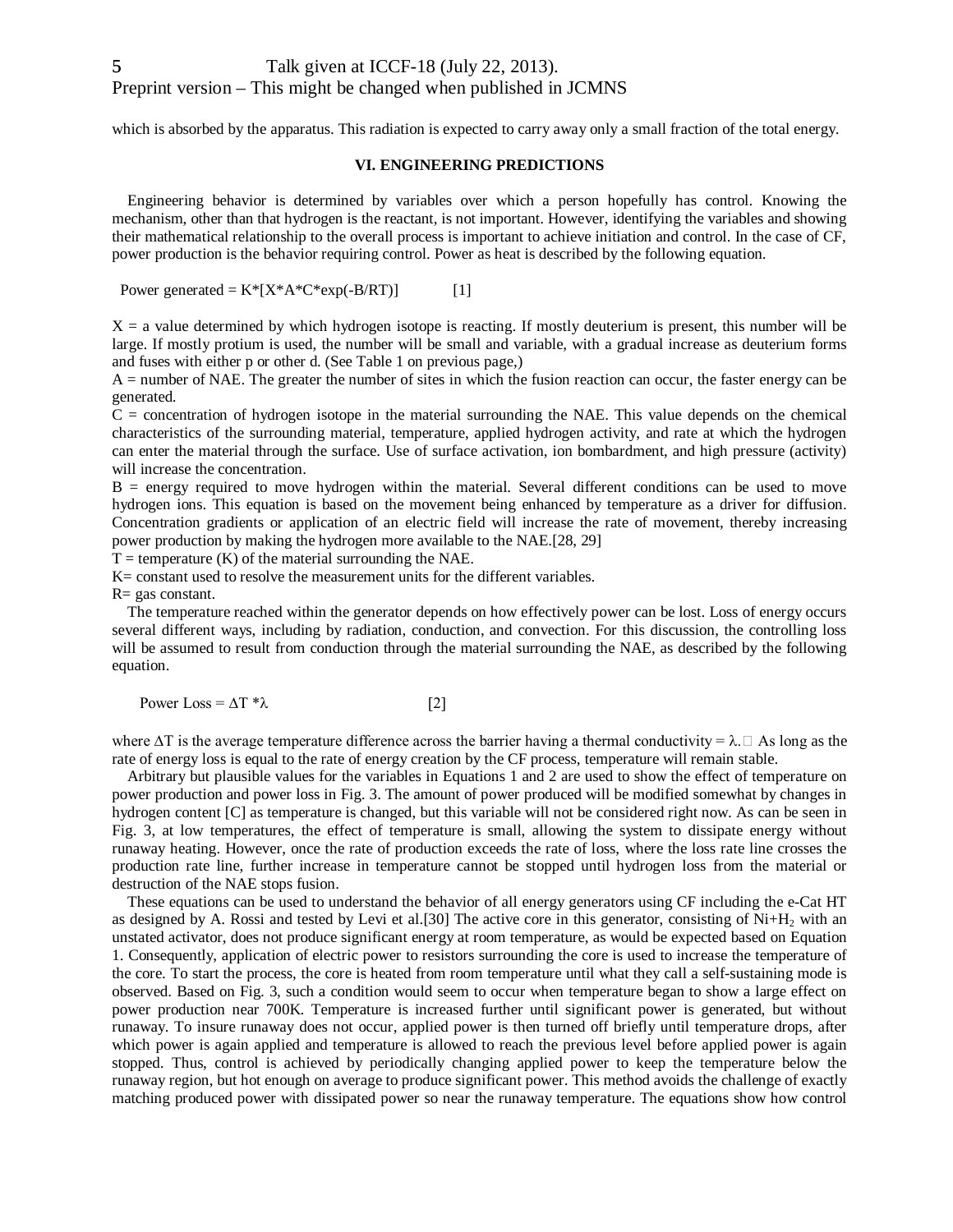can be achieved several other ways as well. For example, fusion at each temperature can be increased by increasing the concentration of hydrogen isotopes in the material several different ways, by using deuterium instead of light hydrogen, and by increasing the number of NAE sites in the generator.

"Ignition" of a large sample (1 cm cube) reported by Fleischmann and Pons[1] can also be explained. In this case, a cube of palladium had been electrolyzed in  $D_2O$  for many hours, allowing a large amount of deuterium to enter the metal. Apparently, the electrolyte boiled dry, thereby exposing the sample to gas, which is much less effective in removing heat compared to the liquid. Whereupon, temperature of the cube rose rapidly as runaway started. The hot metal melted through the glass beaker, burned through the bench top, and dropped to the concrete floor before loss of deuterium allowed the metal to cool. Similar less-dramatic runaway events have been observed on other occasions and are called "life-after-death", a term applied when heat continues after electrolysis has stopped.



**Fig. 3.** Effect of temperature on the amount of power. The straight lines show the relationship between power loss and delta T for two different amounts of thermal resistance (TB). Runaway occurs when power produced exceeds power loss, as indicated by the red line. The "Rossi region" indicates where the E-Cat HT is operated below the runaway region.

# **VII. PROPOSED TEST OF THE MODEL**

The model can be tested as follows:

- 1. The tritium production rate can be related to the D/H atom ratio in the material. When pure H is used, the rate will start at zero and increase with time as deuterium is made and fuses with the surrounding H. The concentration of deuterium and <sup>4</sup>He will also increase as energy is made.
- 2. Weak photon radiation can be detected when CF energy is made, which has a large range of energy, with most photons having too little energy to leave the apparatus. The radiation is expected to have coherent characteristics.
- 3. The CF effect can be initiated as a result of nano-sized crack formation, generally in the surface region as a result of stress relief. This stress can be created many different ways in many different materials.
- 4. The rate of energy production can be described by Equation 1.

# **VIII. CONCLUSIONS**

• Cold fusion is real, not related to hot fusion, and requires a significant change to take place in a material for it to occur.

• Present lack of acceptance and progress is caused by lack of effective guidance by theory.

• Behavior of all materials using all isotopes of hydrogen can be explained by a single basic mechanism operating in a single NAE.

• The NAE is created as nano-gaps resulting from stress relief mainly in the surface region.

• The nuclear-active structure, called *Hydroton,* is metallic hydrogen that forms in the nano-gaps.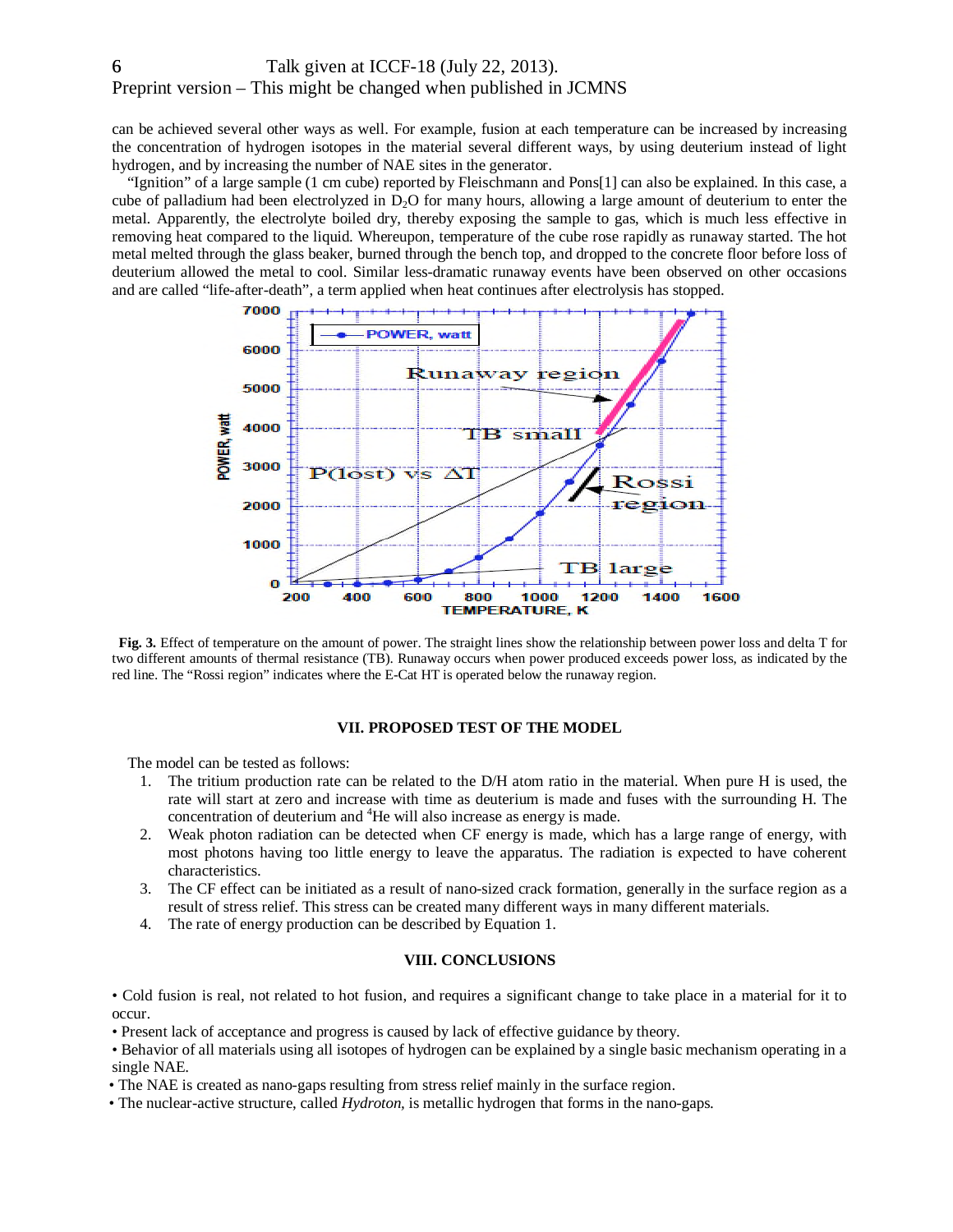• Heat is generated by formation of <sup>4</sup>He, tritium, or deuterium, depending on which hydrogen isotope is present, accompanied in each case by emission of weak photon radiation.

• Transmutation results only as a consequence of a fusion reaction, which provides the energy required to overcome the large Coulomb barrier.

## **IX SUMMARY**

A collection of five plausible assumptions can be used to evaluate proposed theories of cold fusion. When applied, no present theory is consistent with all of them. Consequently, a new model is created that is consistent with all the proposed assumptions, violates no Laws of Nature, is consistent with all major observations, and can predict many new behaviors. The model can be applied to guide engineering development by creating more efficient devices, improving reproducibility, and achieving better control of energy production. Tests to determine if the model is correct are suggested. Mathematical descriptions will be undertaken once the concept is demonstrated to be correct.

## ACKNOWLEDGEMENT

I'm grateful to Brian Scanlan for the many very productive discussions, insights into how the CF process might work, and for his financial support. I'm looking forward to his theory of how the Hydroton might form and function to be published.

#### REFERENCES

- 1. Fleischmann, M., S. Pons, and M. Hawkins, *Electrochemically induced nuclear fusion of deuterium.* J. Electroanal. Chem., 1989. **261**: p. 301-308 and errata in Vol. 263, 187-188.
- 2. Storms, E.K., *The science of low energy nuclear reaction*. 2007, Singapore: World Scientific. 312.
- 3. Storms, E.K., *The status of cold fusion (2010).* Naturwissenschaften, 2010. **97**: p. 861.
- 4. Rossi, A., *Method and apparatus for carrying out nickel and hydrogen exothermal reaction*. WO20110005506 (2011): USA.
- 5. Storms, E.K., *The nature of the energy-active state in Pd-D.* Infinite Energy, 1995(#5 and #6): p. 77.
- 6. Lipson, A.G., et al. *Generation of DD-reactions in a ferroelectric KD2PO<sup>4</sup> single crystal during transition through Curie point (Tc = 220K)*. in *Condensed Matter Nuclear Science, ICCF-12*. 2005. Yokohama, Japan: World Scientific. p. 336.
- 7. Preparata, G. *Fractofusion revisted*. in *Anomalous Nuclear Effects in Deuterium/Solid Systems, "AIP Conference Proceedings 228"*. 1990. Brigham Young Univ., Provo, UT: American Institute of Physics, New York. p. 840.
- 8. Takeda, T. and T. Takizuka, *Fractofusion mechanism.* J. Phys. Soc. Japan, 1989. **58**(9): p. 3073.
- 9. Lipson, A.G., et al., *Neutron emission in monocrystals of KD2PO4, stimulated by ferroelectric phase transition.* Pis'ma Zh. Tekh. Fis., 1992. **18**(16): p. 90 (in Russian).
- 10. Jiang, X.-l., Y. Zhang, and Z. Zhang. *Nuclear Transmutation in Non- equilibrium Systems by Ultra-closed Range Casimir Effect*. in *15th International Conference on Condensed Matter Nuclear Science*. 2009. Rome, Italy: ENEA, Italy. p. 268-271.
- 11. Mosier-Boss, P.A., *A Review on nuclear products generated during low-energy nuclear reactions (LENR).* J. Cond. Matter Nucl. Sci., 2012. **6**: p. 135-148.
- 12. Mosier-Boss, P.A., et al., *Comparison of Pd/D co-deposition and DT neutron generated triple tracks observed in CR-39 detectors.* Eur. Phys. J. Appl. Phys., 2010. **51**(2): p. 20901-20911.
- 13. Balin, D.V., et al., *Experimental investigation of the muon catalyzed d-d fusion.* Phys. Lett. B, 1984. **141**(3/4): p. 173.
- 14. Rafelski, H.E., et al., *Cold fusion: muon-catalyzed fusion.* J. Phys. B, 1991. **24**: p. 1469.
- 15. Tsyganov, E.N., et al., *Registration of energy discharge in D + D =4He\* reaction in conducting crystals (simulation of experiment).* Nucl. Instr. and Meth. in Phys. Res. B, 2013. **309**: p. 95-104.
- 16. Storms, E.K., *The role of voids as the location of LENR.* J. Cond. Matter Nucl. Sci., 2013. **11**: p. 123-141.
- 17. Storms, E.K., *Cold fusion from a chemist's point of view.* Infinite Energy, 2013. **18**(108): p. 13-18.
- 18. Violante, V., et al. *Metallurgical effects on the dynamic of hydrogen loading in Pd*. in *The 9th International Conference on Cold Fusion, Condensed Matter Nuclear Science*. 2002. Tsinghua Univ., Beijing, China: Tsinghua Univ. Press. p. 383.
- 19. Mazzolai, F.M., P.G. Bordoni, and F.A. Lewis, *Elastic energy dissipation effects in the palladium-hydrogen system.* J. Less-Common Met., 1980. **74**: p. 137.
- 20. Huggins, R.A., *Fundamental considerations relating to the insertion of hydrogen isotopes into mixed conductors at high activities.* Mater. Res. Soc. Symp. Proc., 1991. **210**: p. 317.
- 21. Afonichev, D. and M. Murzinova, *Indicator of the process of cold fusion.* Int. J. Hydrogen Energy, 2003. **28**: p. 1005- 1010.